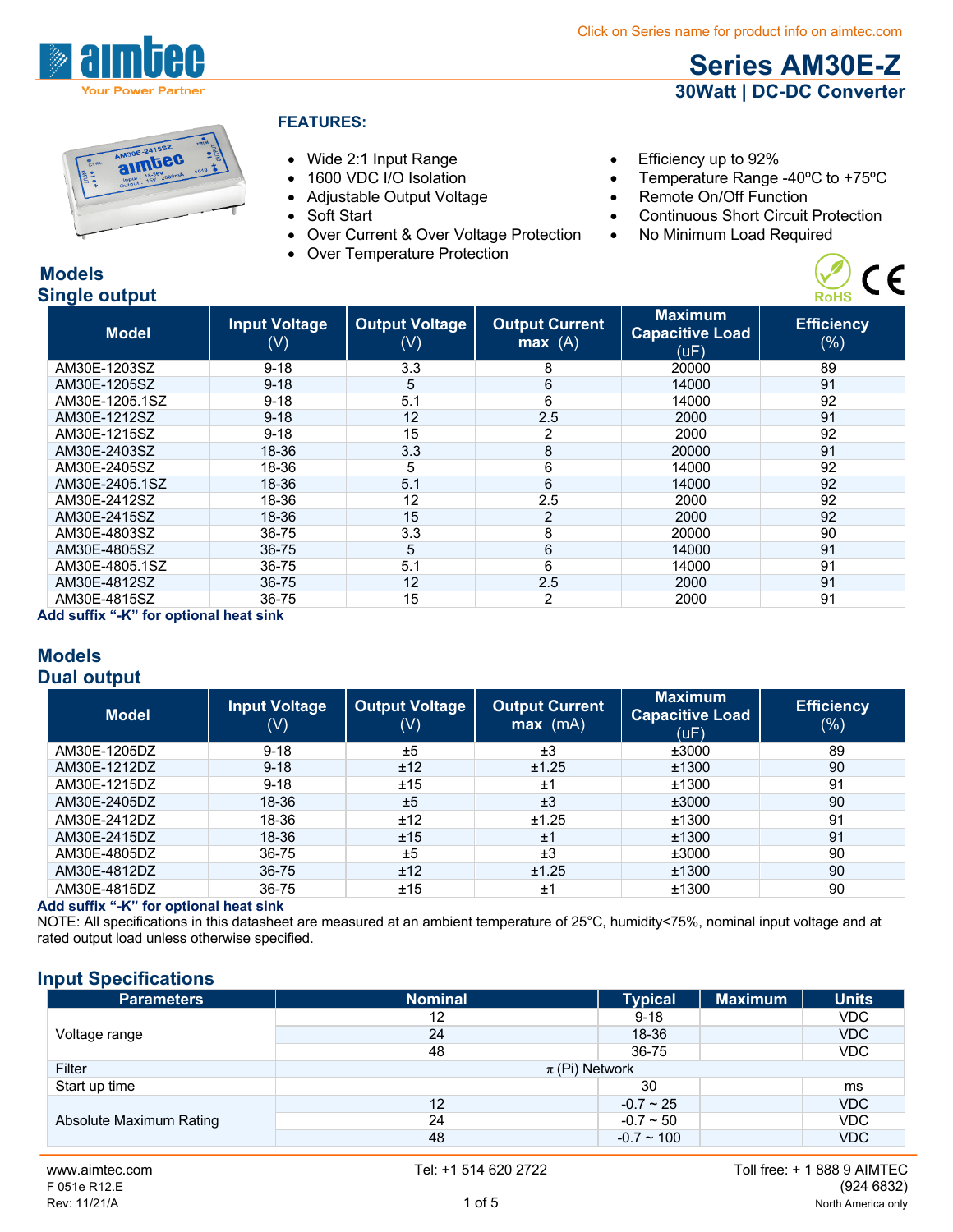

# **Series AM30E-Z**

# **30Watt | DC-DC Converter**

# **Input Specifications (continued)**

| <b>Parameters</b>                | <b>Nominal</b>                                                                                                     | <b>Typical</b> | <b>Maximum</b> | <b>Units</b> |  |
|----------------------------------|--------------------------------------------------------------------------------------------------------------------|----------------|----------------|--------------|--|
| Peak Input Voltage time          |                                                                                                                    |                | 100            | ms           |  |
| On/Off control                   | ON: 3~12VDC or open circuit;<br>OFF - $0 \sim 1.2$ VDC or Short circuit between pin 2 and pin 3 (standby 5mA typ.) |                |                |              |  |
|                                  | 12V ON/OFF                                                                                                         | 8.6/7.9        |                | <b>VDC</b>   |  |
| Under voltage lockout            | 24V ON/OFF                                                                                                         | 17.8/16        |                | VDC          |  |
|                                  | 48V ON/OFF                                                                                                         | 33.5 / 30.5    |                | VDC.         |  |
| Input Reflected Ripple Current * |                                                                                                                    | 20             |                | $mAp-p$      |  |

\* The input reflected ripple current should be measured with a 4.7μH inductor and a 33μF input capacitor (ESR<1Ω at 100 KHz)

#### **Isolation Specifications**

| <b>Parameters</b>         | <b>Conditions</b> | <b>Typical</b> | <b>Rated</b> | <b>Units</b> |
|---------------------------|-------------------|----------------|--------------|--------------|
| Tested I/O voltage        | 60 sec            |                | 1600         | VDC          |
| Case/Input tested voltage | 60 sec            | 1600           |              | <b>VDC</b>   |
| Resistance                |                   | 1000           |              | <b>MOhm</b>  |
| Capacitance               |                   | 1500           |              | рF           |

# **Output Specifications**

| <b>Parameters</b>                                                                | <b>Conditions</b>        | <b>Typical</b> | <b>Maximum</b> | <b>Units</b> |
|----------------------------------------------------------------------------------|--------------------------|----------------|----------------|--------------|
| Voltage accuracy                                                                 |                          | ±1             |                | $\%$         |
| <b>Cross Regulation</b>                                                          | 25% load on one output   | ±5             |                | %            |
| (Dual Output Models)                                                             | 100% load on second load |                |                |              |
| Over voltage protection                                                          | Zener diode clamp        |                |                |              |
| Over current protection                                                          |                          | 150            |                | %            |
| Short Circuit protection<br>Continuous<br>Short circuit restart<br>Auto-Recovery |                          |                |                |              |
|                                                                                  |                          |                |                |              |
| Thermal shutdown                                                                 | On Case                  | 115            |                | °С           |
| Line voltage regulation                                                          | HL-LL                    |                | ±0.5           | $\%$         |
| Load voltage regulation (Single)                                                 | $0 - 100\%$ load         |                | ±0.5           | $\%$         |
| Load voltage regulation (Dual)                                                   | $0 - 100\%$ load         |                | ±1             | $\%$         |
| Temperature coefficient                                                          |                          | ±0.02          |                | $\%$ /°C     |
| Ripple & Noise*                                                                  | 20MHz Bandwidth          |                | 100            | $mV$ p-p     |
| Voltage adjustment range (single)                                                |                          | ±10            |                | $\%$         |
| Minimum Load Current                                                             |                          | 0              |                | % of Max     |
| $^*$ Measured with a 1uF CC.                                                     |                          |                |                |              |

Measured with a  $1\mu$ F CC.

### **General Specifications**

| <b>Parameters</b>                  | <b>Conditions</b>                                          | <b>Typical</b>           | <b>Maximum</b> | <b>Units</b> |
|------------------------------------|------------------------------------------------------------|--------------------------|----------------|--------------|
| Switching frequency                | 100% load                                                  | 330                      |                | <b>KHz</b>   |
| Operating temperature              | Derating above 50                                          | $-40$ to $+75$           |                | °C           |
| Storage temperature                |                                                            | $-40$ to $+125$          |                | °C           |
| Maximum case temperature           |                                                            |                          | 105            | °C           |
| Derating                           | +50 to +75°C, without heatsink                             | 1.82                     |                | %/ °C        |
| Cooling                            | Free Air Convection (30-65 LFM)                            |                          |                |              |
| Humidity                           |                                                            |                          | 95             | %RH          |
| Case material                      | Nickel coated Copper                                       |                          |                |              |
| Weight                             |                                                            | 35                       |                | g            |
| Dimensions $(L \times W \times H)$ | $2.00 \times 1.00 \times 0.40$ inches                      | 50.80 x 25.40 x 10.16 mm |                |              |
| <b>MTBF</b>                        | >435,000 hrs (MIL-HDBK -217F, Ground Benign, t=+25°C)hours |                          |                |              |
| Maximum soldering temperature      | 1.5mm from case for 10 sec                                 |                          | 260            | °C           |
| Transient recovery time            | 25% load step change                                       | 250                      |                | mS           |
| Transient recovery deviation       | 25% load step change                                       |                          | ±3             | $\%$         |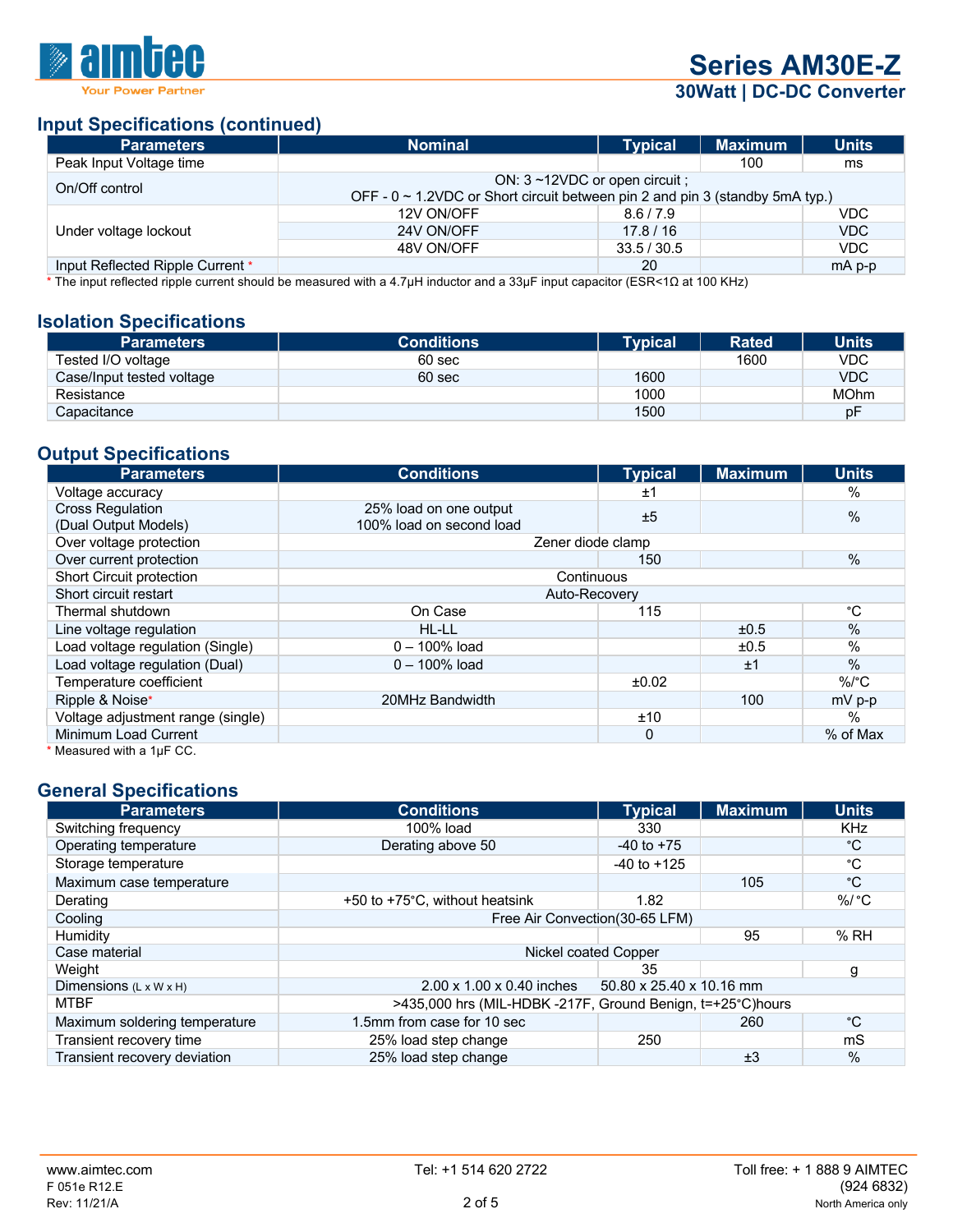

| <b>Parameters</b>       |                                                                   |  |  |  |
|-------------------------|-------------------------------------------------------------------|--|--|--|
| <b>Agency Approvals</b> | CE.                                                               |  |  |  |
|                         | EN55032 Class A with the recommended circuit                      |  |  |  |
|                         | IEC61000-4-2, Perf. Criteria A                                    |  |  |  |
|                         | IEC61000-4-3. Perf. Criteria A                                    |  |  |  |
| <b>Standards</b>        | IEC61000-4-4, Perf. Criteria A (external 220uF/100V cap required) |  |  |  |
|                         | IEC61000-4-5, Perf. Criteria A (external 220uF/100V cap required) |  |  |  |
|                         | IEC61000-4-6, Perf. Criteria A                                    |  |  |  |
|                         | IEC61000-4-8, Perf. Criteria A                                    |  |  |  |
|                         | NOTE: also designed to meet IEC/EN 60950-1, 62368-1               |  |  |  |

# **Pin Out Specifications**

| Pin           | Single         | Dual           |  |  |
|---------------|----------------|----------------|--|--|
|               | + V Input      | + V Input      |  |  |
| $\mathcal{P}$ | - V Input      | - V Input      |  |  |
| 3             | On/Off Control | On/Off Control |  |  |
| 4             | + V Output     | + V Output     |  |  |
| 5             | -V Output      | Common         |  |  |
| 6             | Trim           | - V Output     |  |  |

# **Dimensions**



# **Dimensions with Optional Heat Sink**



 Notes: Add "-K" suffix for ordering, heat sink is affixed with thermally dissipative adhesive tape. See derating graph for temperature performance. Heat sink material is anodized (black) aluminum, adds weight 11.3g to total mass (46.3g).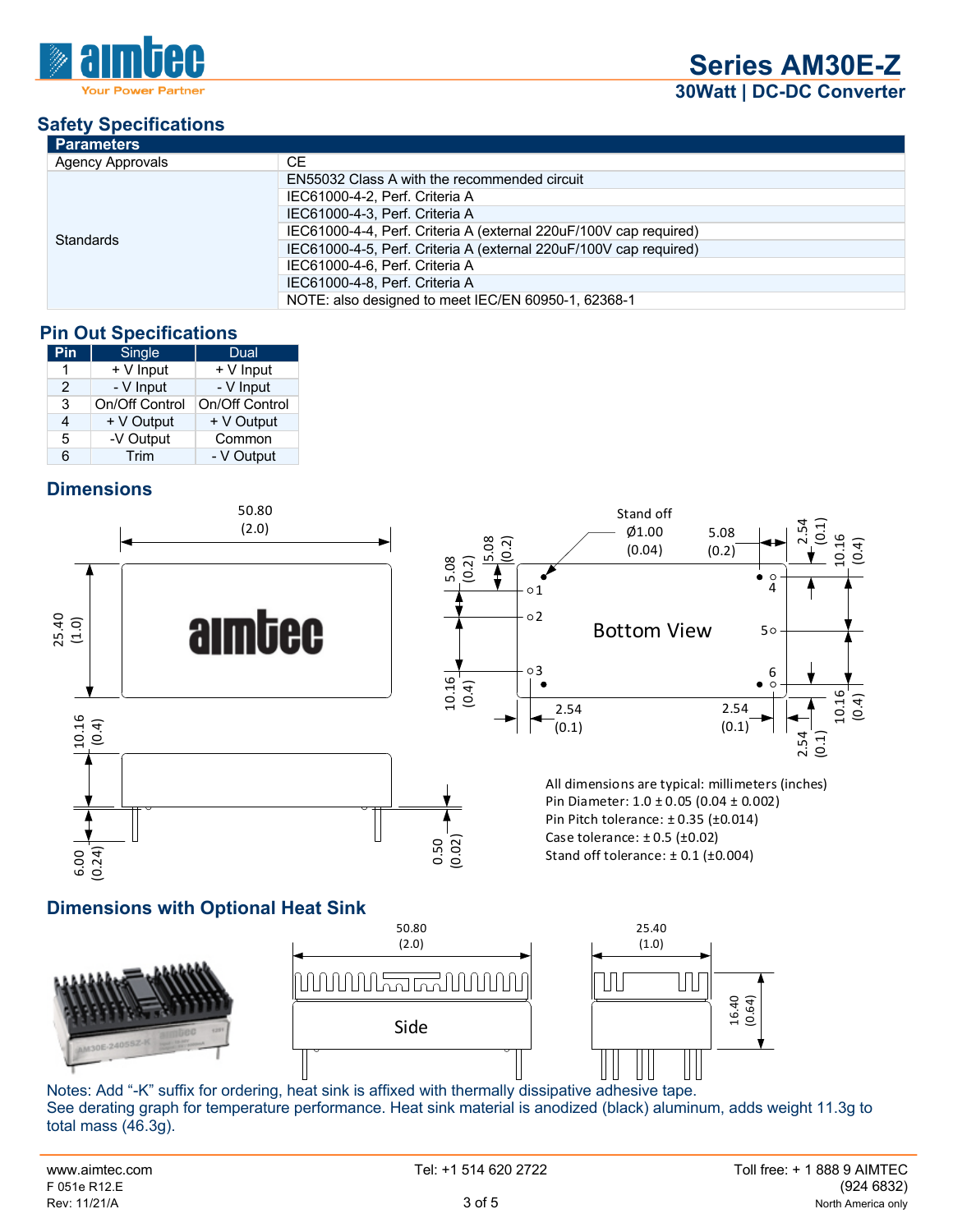



Extended temperature performance can be achieved with optional heat sink. (add suffix "–K" to part number) Derating: 2.23 %/°C for converters with "-K" option

# **Trimming**



# **Control ON/OFF**



Positive logic turns on the module during high logic and off during low logic.

Module can be controlled by an external switch between the On/Off CTRL terminal and –Vinput terminal. The switch can be either open collector or open drain